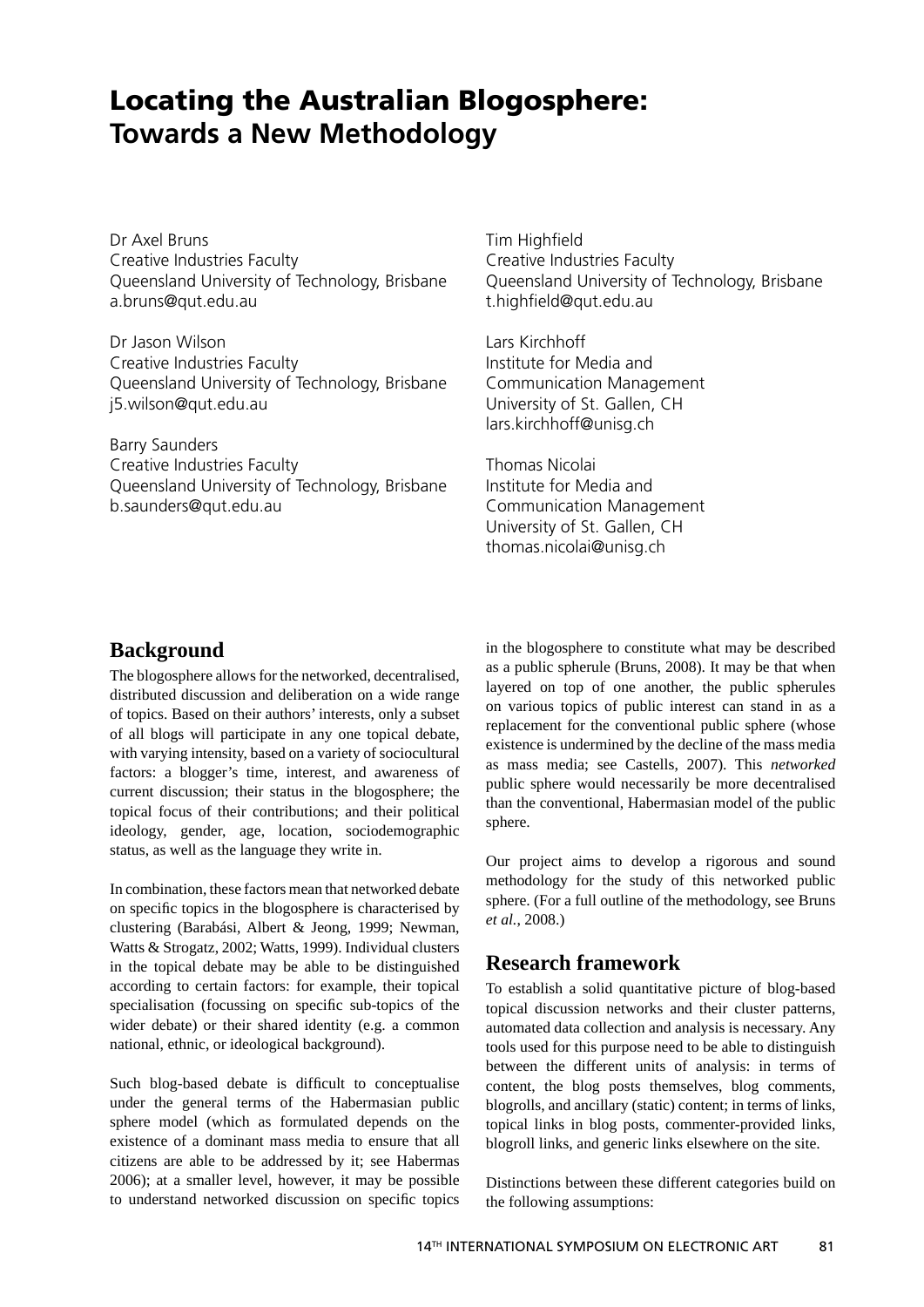

**Figure 1: Network of Bloggers in the Australian Political Blogosphere (from Bruns, 2007)**

## *Content*

The core underlying assumption is that *the vast majority of bloggers write about topics which interest them* (rather than claiming an interest they don't have). This should not be understood to claim that bloggers cover *all* the topics they are interested in, however — the topics covered on any one blog constitute merely that subset of all interests which a blogger has deemed it acceptable to reveal publicly to a general readership. On this basis, we assume that:

- 1) The complete collection of all blog posts for a given blog provides a reliable indication of the interests of the individual blogger (as expressed publicly); the development of these interests may be further traced by tracking changes in topical coverage over time.
- 2) A comparison of bloggers' interests (in total, for specific periods of time, and/or in relation to broad topical domains) across multiple blogs indicates the distribution of topical interest across the blogosphere

(at least for the subset of the entire blogosphere included in the analysis).

## *Links*

The core underlying assumption is that *links to other Websites indicate a recognition of the linked content as 'interesting'* (for a variety of possible reasons, and potentially indicating approval or disapproval). By extension, *this also confers a certain amount of reputation and attention on the creator of the linked content*.

We also assume that linking patterns predict traffic and influence. The more incoming links any piece of content has, the more likely visitors are to see it, and this increases its potential to influence readers. Further, the outgoing links of sites which themselves receive many incoming links are more powerful in directing traffic and conferring influence than the outgoing links of little-known sites. *Google*'s PageRank and *Technorati*'s authority ranking operate on similar assumptions.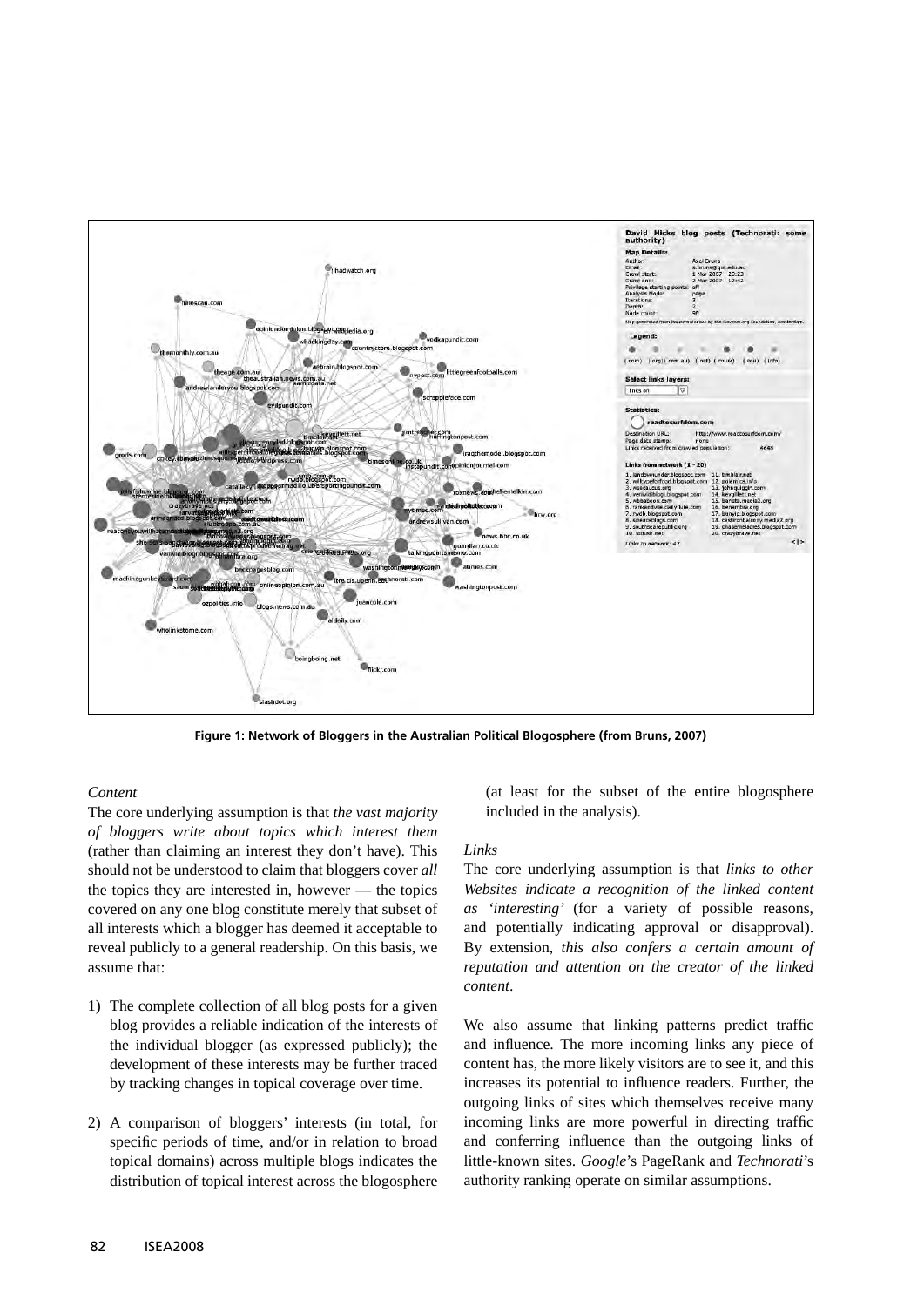On this basis, we assume that *patterns of interlinkage indicate the existence of a network of attention. These patterns are indicators of visibility and influence. In these patterns, the balance of incoming and outgoing links for any one site or page warrants special attention.*  Specifically,

- 1) Patterns of interlinkage between contemporaneous blog posts indicate the existence of a network of *debate* on specific topics. Posts with many incoming links may make an important (possibly controversial) *original* contribution; posts with many incoming and outgoing links may make an important *discursive* contribution; posts with many outgoing links may be *introductions to* or *summaries of* ongoing debate.
- 2) Aggregated from the level of the blog post to that of the blog, these patterns of interlinkage also indicate the role of the overall blogs in topical debate networks. Blogs with many incoming *and* outgoing links may be understood as *hubs* in the network; sites with many incoming links may be central *sources* for information; sites with many outgoing links may be *distributors* of attention to other members of the network. A comparison of these short-term debate networks over time and across topics indicates the fluctuation of centrality; sites whose centrality remains high over time have significant authority overall, while sites whose centrality is high only for specific topics have significant authority only for those topics.

## **Research methodology**

The three key elements of the research process are data gathering and processing, content analysis, and link network analysis. Subsequently, it is also possible to extract and identify common patterns and interrelations between content and network analyses. Additional work beyond these initial stages could extend into social network analysis, to identify social networks within the blogosphere.

## *Data Gathering and Processing*

Most blogs offer RSS feeds which alert subscribers to new posts, but RSS feeds in themselves are an insufficient data source: some contain only excerpts from whole posts, and many do not contain links, images, or other functional elements of the blog posts. For a full and reliable analysis, it is therefore necessary

to scrape entire blog pages with all textual and functional elements. This, however, also creates problems as it will include the site's navigational elements, blogrolls, comments, ads, and other ancillary material in the data gathered. This means that scraped blog pages must be further processed in order to separate salient content (the blog posts itself) from ancillary material; in the process, other salient elements (blogrolls, comments) can also be extracted in separate categories. Such processing is nontrivial and time-consuming. Further, page layout and formatting is inconsistent across blogs, and the scraped data processor must be trained for each category or sometimes for individual blogs.

For practical reasons, and unless direct access to the up-to-date page archives of a commercial search engine is available, the number of blogs scraped will also need to be limited; it is not feasible to scrape the entire blogosphere, or even a large part of it. Instead, our methodology must content itself with focussing on a specific and manageable part of the blogosphere — for example, Australian political blogs. Coverage of a large part of Australia's political blogosphere is possible, with the core rather than the far periphery of the network is the focal point of analysis. Even here, though, the list of blogs (and related sites) to be scraped should be viewed as open and growing, and to be established over multiple iterations of the scraping process.

## *Content Analysis*

Content analysis builds on the data gathered in the scraping process, operating on the level of blog posts. It uses automated large-scale quantitative content analysis tools such as Leximancer (2008) to identify terms, themes, and concepts in the data (or in subsets of the entire corpus of data), and their interrelationships. Such automated content analysis should be further followed up by reading selective posts and comments in a more qualitative examination of specific issues, concepts or conversations. Potential approaches to content analysis include:

- a. Determination of overall key terms, themes, and concepts across all blogs.
- b. Change of themes over time.
- c. Identification of key themes for individual bloggers or groups of blogs.
- d. Comparisons of treatment of key issues between particular blogs and blog communities, or between clusters of blogs.